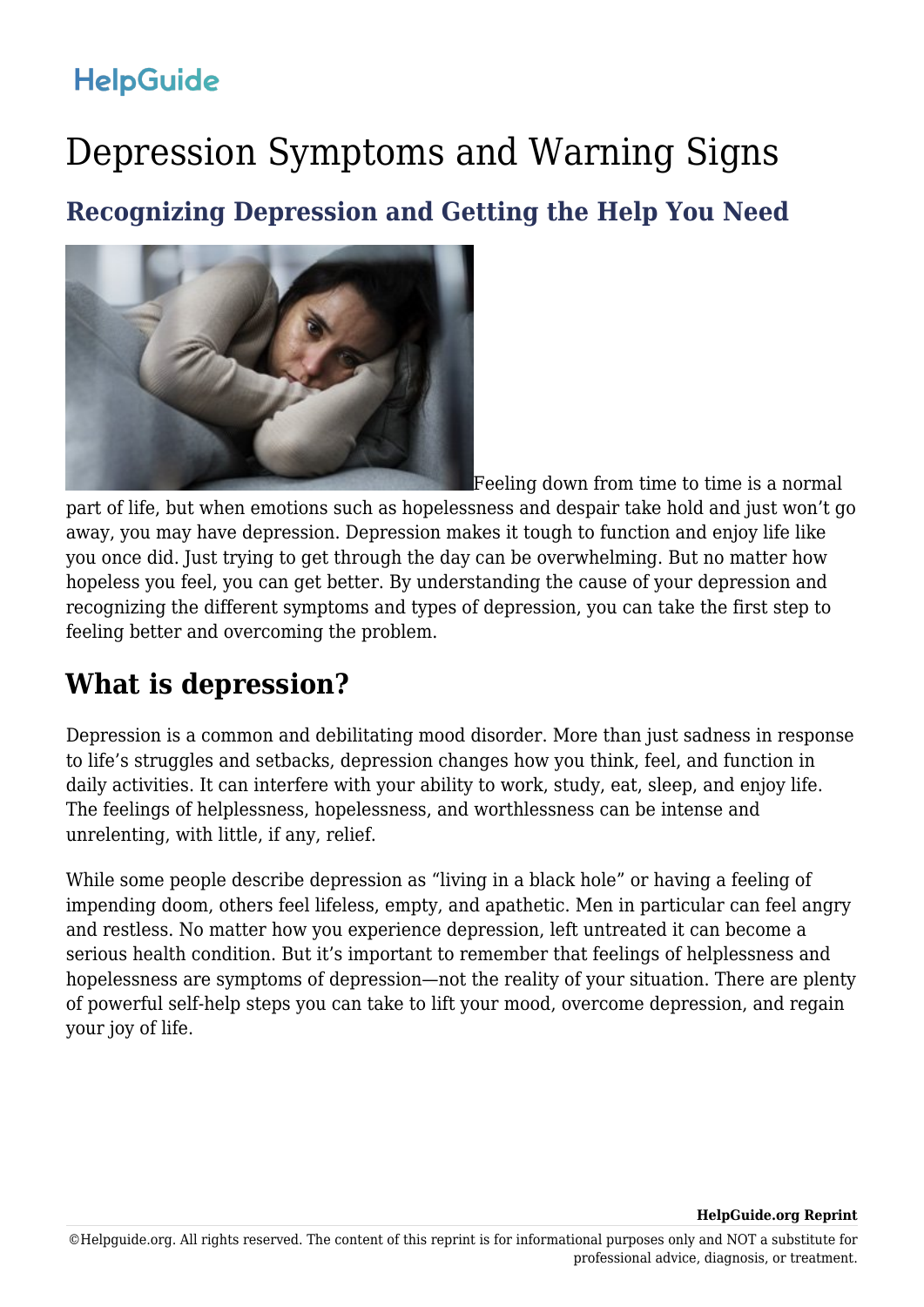### **What are the symptoms of depression?**

Depression varies from person to person, but there are some common signs and symptoms. It's important to remember that these symptoms can be part of life's normal lows. But the more symptoms you have, the stronger they are, and the longer they've lasted—the more likely it is that you're dealing with depression.

#### **10 common symptoms of depression:**

- 1. **Feelings of helplessness and hopelessness.** A bleak outlook—nothing will ever get better and there's nothing you can do to improve your situation.
- 2. **Loss of interest in daily activities.** You don't care anymore about former hobbies, pastimes, social activities, or sex. You've lost your ability to feel joy and pleasure.
- 3. **Appetite or weight changes.** Significant weight loss or weight gain—a change of more than 5% of body weight in a month.
- 4. **Sleep changes.** Either insomnia, especially waking in the early hours of the morning, or oversleeping.
- 5. **Anger or irritability.** Feeling agitated, restless, or even violent. Your tolerance level is low, your temper short, and everything and everyone gets on your nerves.
- 6. **Loss of energy.** Feeling fatigued, sluggish, and physically drained. Your whole body may feel heavy, and even small tasks are exhausting or take longer to complete.
- 7. **Self-loathing.** Strong feelings of worthlessness or guilt. You harshly criticize yourself for perceived faults and mistakes.
- 8. **Reckless behavior.** You engage in escapist behavior such as substance abuse, compulsive gambling, reckless driving, or dangerous sports.
- 9. **Concentration problems.** Trouble focusing, making decisions, or remembering things.
- 10. **Unexplained aches and pains.** An increase in physical complaints such as headaches, back pain, aching muscles, and stomach pain.

## **Is it depression or bipolar disorder?**

[Bipolar disorder,](https://www.helpguide.org/articles/bipolar-disorder/bipolar-disorder-signs-and-symptoms.htm) also known as manic depression, involves serious shifts in moods, energy, thinking, and behavior. Because it looks so similar to depression when in the low phase, it is often overlooked and misdiagnosed. This can be a serious problem as taking antidepressants for bipolar depression can actually make the condition *worse*. If you've ever gone through phases where you experienced excessive feelings of euphoria, a decreased need for sleep, racing thoughts, and impulsive behavior, consider getting evaluated for bipolar disorder.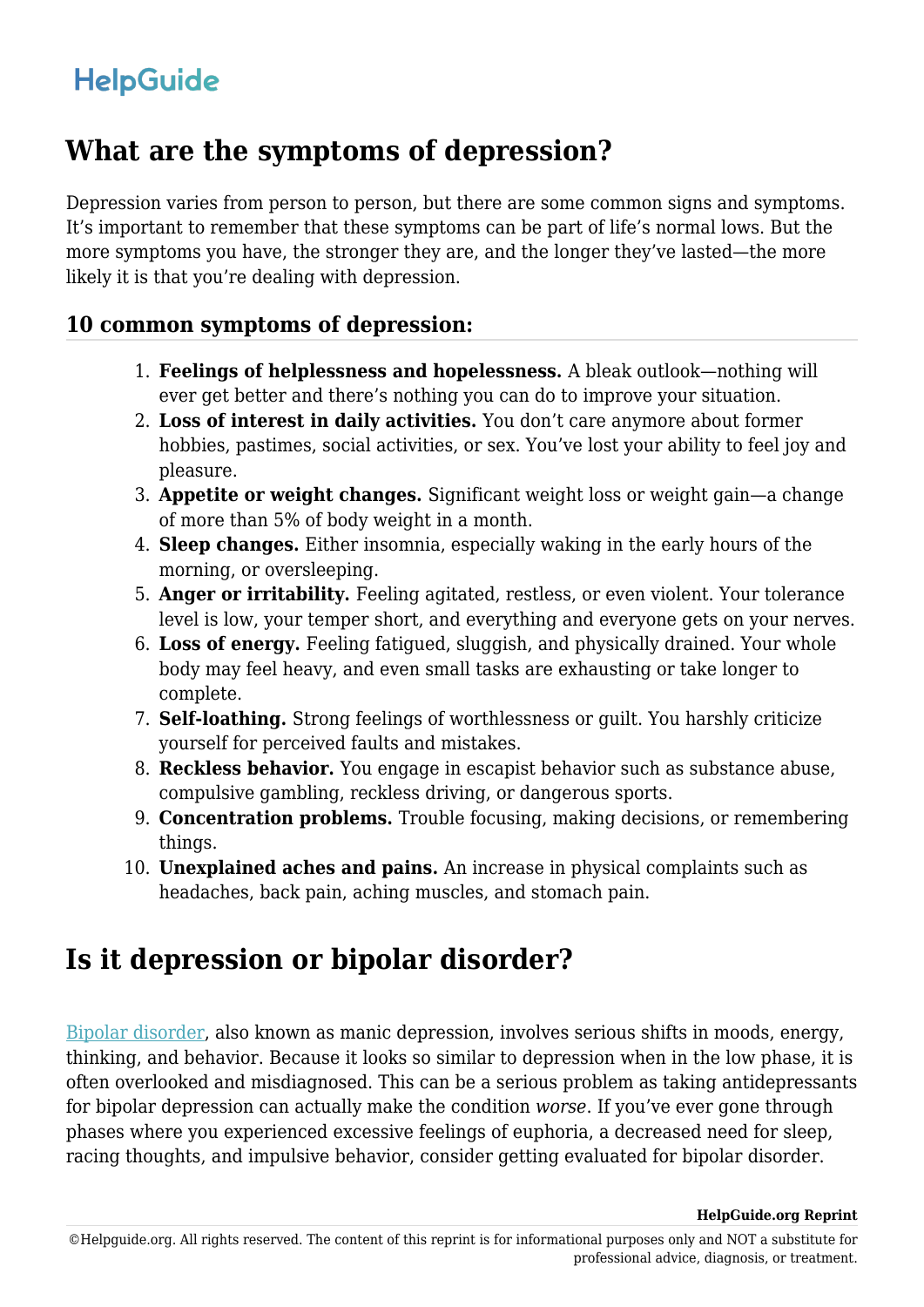### **Depression and suicide risk**

Depression is a major risk factor for suicide. The deep despair and hopelessness that goes along with depression can make suicide feel like the only way to escape the pain. If you have a loved one with depression, take any suicidal talk or behavior seriously and watch for the warning signs:

- 1. Talking about killing or harming one's self
- 2. Expressing strong feelings of hopelessness or being trapped
- 3. An unusual preoccupation with death or dying
- 4. Acting recklessly, as if they have a death wish (e.g. speeding through red lights)
- 5. Calling or visiting people to say goodbye
- 6. Getting affairs in order (giving away prized possessions, tying up loose ends)
- 7. Saying things like "Everyone would be better off without me" or "I want out"
- 8. A sudden switch from being extremely depressed to acting calm and happy

If you think a friend or family member is considering suicide, [express your concern and seek](https://www.helpguide.org/articles/suicide-prevention/suicide-prevention.htm) [help immediately](https://www.helpguide.org/articles/suicide-prevention/suicide-prevention.htm). Talking openly about suicidal thoughts and feelings can save a life.

### **If You Are Feeling Suicidal…**

When you're feeling depressed or suicidal, your problems don't seem temporary—they seem overwhelming and permanent. But with time, you will feel better, especially if you get help. There are many people who want to support you during this difficult time, so please reach out!

**Read [Suicide Help](https://www.helpguide.org/articles/suicide-prevention/are-you-feeling-suicidal.htm)** or call **1-800-273-TALK** in the U.S. or visit [IASP](http://www.iasp.info/resources/Crisis_Centres/) or [Suicide.org](http://www.suicide.org/international-suicide-hotlines.html) to find a helpline in your country.

### **How depression symptoms vary with gender and age**

Depression often varies according to age and gender, with symptoms differing between men and women, or young people and older adults.

#### **[Depression in men](https://www.helpguide.org/articles/depression/depression-in-men.htm)**

[Depressed men](https://www.helpguide.org/articles/depression/depression-in-men.htm) are less likely to acknowledge feelings of self-loathing and hopelessness.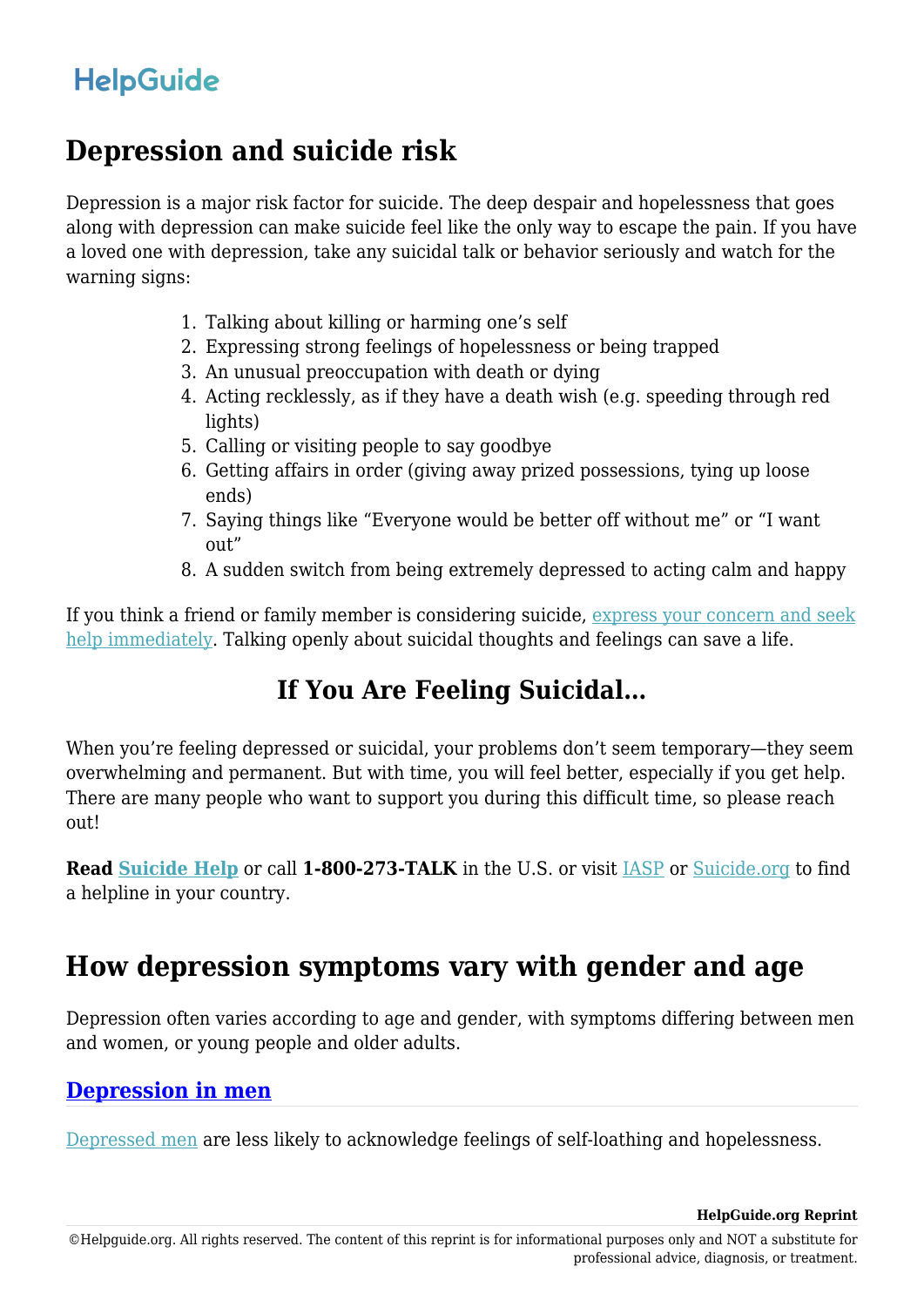Instead, they tend to complain about fatigue, irritability, sleep problems, and loss of interest in work and hobbies. They're also more likely to experience symptoms such as anger, aggression, reckless behavior, and substance abuse.

#### **[Depression in women](https://www.helpguide.org/articles/depression/depression-in-women.htm)**

Women are more likely to experience depression symptoms such as pronounced feelings of guilt, excessive sleeping, overeating, and weight gain. [Depression in women](https://www.helpguide.org/articles/depression/depression-in-women.htm) is also impacted by hormonal factors during menstruation, pregnancy, and menopause. In fact, [postpartum depression](https://www.helpguide.org/articles/depression/postpartum-depression-and-the-baby-blues.htm) affects up to 1 in 7 women experience depression following childbirth.

#### **[Depression in teens](https://www.helpguide.org/articles/depression/parents-guide-to-teen-depression.htm)**

Irritability, anger, and agitation are often the most noticeable symptoms in [depressed](https://www.helpguide.org/articles/depression/parents-guide-to-teen-depression.htm) [teens](https://www.helpguide.org/articles/depression/parents-guide-to-teen-depression.htm)—not sadness. They may also complain of headaches, stomachaches, or other physical pains.

#### **[Depression in older adults](https://www.helpguide.org/articles/depression/depression-in-older-adults.htm)**

[Older adults](https://www.helpguide.org/articles/depression/depression-in-older-adults.htm) tend to complain more about the physical rather than the emotional signs and symptoms of depression: things like fatigue, unexplained aches and pains, and memory problems. They may also neglect their personal appearance and stop taking critical medications for their health.

## **Types of depression**

Depression comes in many shapes and forms. Knowing what type of depression you have can help you manage your symptoms and get the most effective treatment.

### **Major depression**

Major depression is much less common than mild or moderate depression and is characterized by severe, relentless symptoms.

- Left untreated, major depression typically lasts for about six months.
- Some people experience just a single depressive episode in their lifetime, but major depression can be a recurring disorder.

#### **Atypical depression**

Atypical depression is a common subtype of major depression with a specific symptom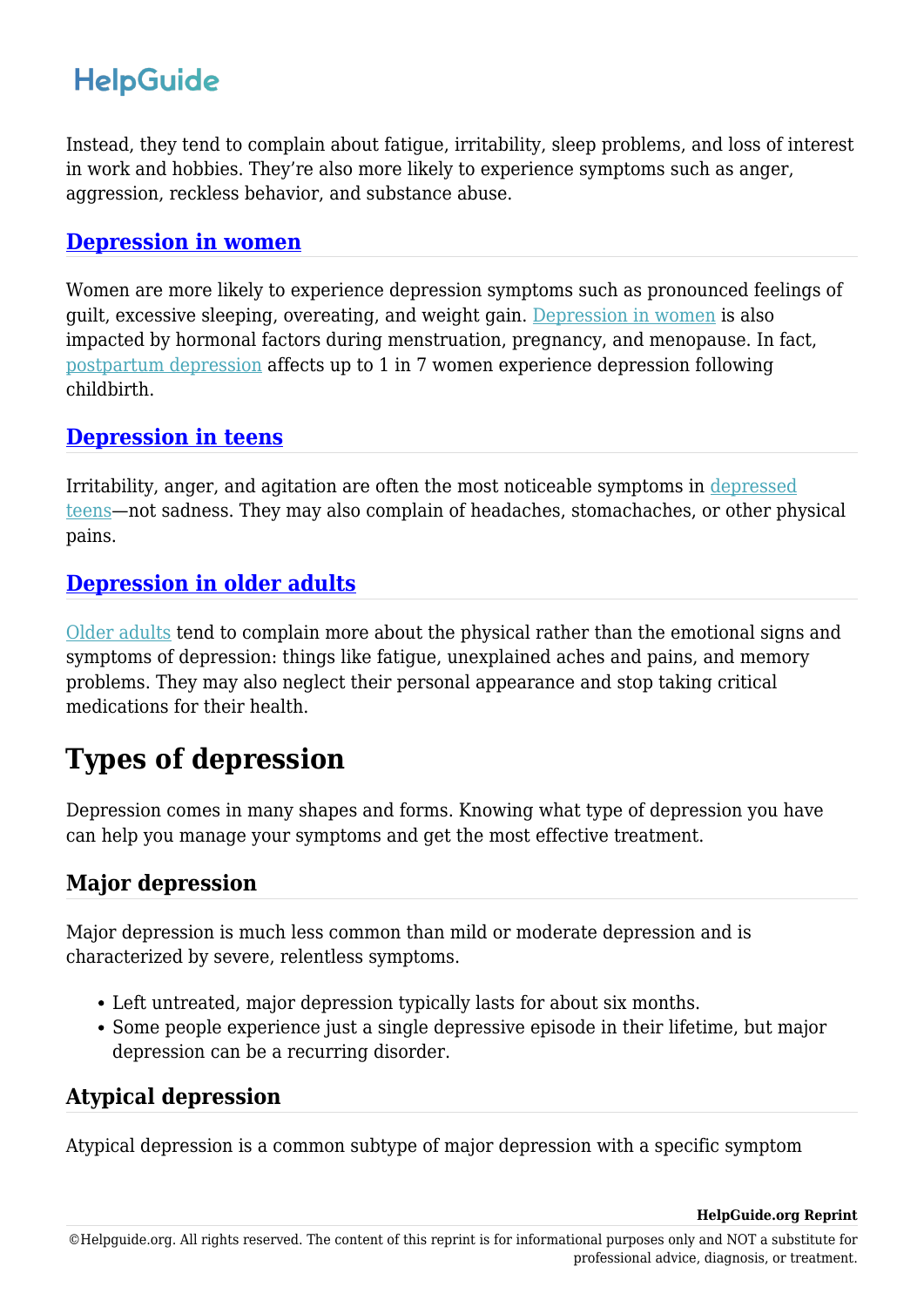pattern. It responds better to some therapies and medications than others, so identifying it can be helpful.

- People with atypical depression experience a temporary mood lift in response to positive events, such as after receiving good news or while out with friends.
- Other symptoms of atypical depression include weight gain, increased appetite, sleeping excessively, a heavy feeling in the arms and legs, and sensitivity to rejection.

### **Dysthymia (recurrent, mild depression)**

Dysthymia is a type of chronic "low-grade" depression. More days than not, you feel mildly or moderately depressed, although you may have brief periods of normal mood.

- The symptoms of dysthymia are not as strong as the symptoms of major depression, but they last a long time (at least two years).
- Some people also experience major depressive episodes on top of dysthymia, a condition known as "double depression."
- If you suffer from dysthymia, you may feel like you've always been depressed. Or you may think that your continuous low mood is "just the way you are."

### **Seasonal affective disorder (SAD)**

For some people, the reduced daylight hours of winter lead to a form of depression known as [seasonal affective disorder \(SAD\).](https://www.helpguide.org/articles/depression/seasonal-affective-disorder-sad.htm) SAD affects about 1% to 2% of the population, particularly women and young people. SAD can make you feel like a completely different person to who you are in the summer: hopeless, sad, tense, or stressed, with no interest in friends or activities you normally love. SAD usually begins in fall or winter when the days become shorter and remains until the brighter days of spring.

## **Depression causes and risk factors**

While some illnesses have a specific medical cause, making treatment straightforward, depression is more complicated. Depression is not just the result of a chemical imbalance in the brain that can be simply cured with medication. It's caused by a combination of biological, psychological, and social factors. In other words, your lifestyle choices, relationships, and coping skills matter just as much—if not more so—than genetics.

#### **Risk factors that make you more vulnerable to depression include:**

- 1. Loneliness and isolation
- 2. Lack of social support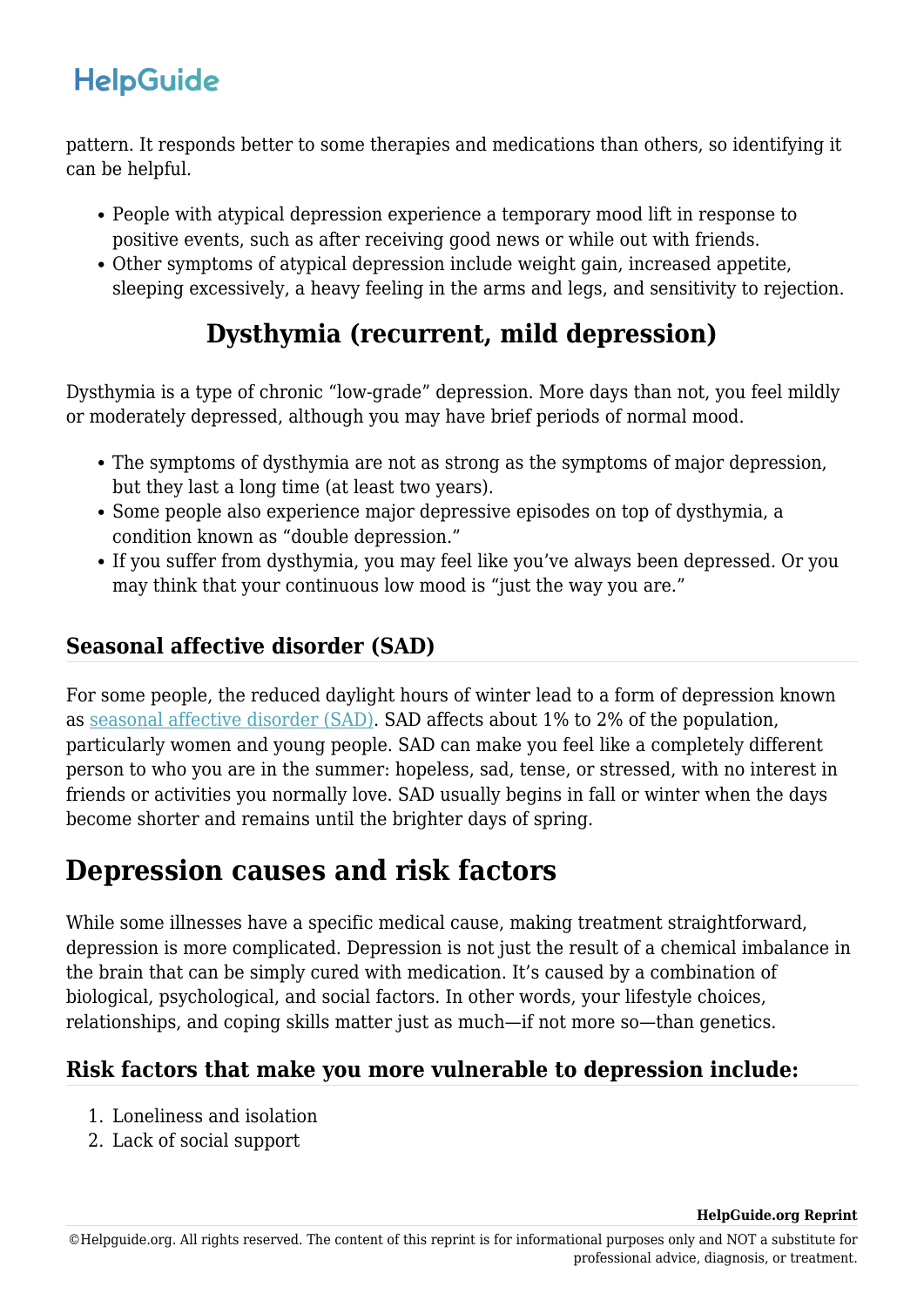- 3. Recent stressful life experiences
- 4. Family history of depression
- 5. Marital or relationship problems
- 6. Financial strain
- 7. Early childhood trauma or abuse
- 8. Alcohol or drug abuse
- 9. Unemployment or underemployment
- 10. Health problems or chronic pain

### **The cause of your depression helps determine the treatment**

Understanding the underlying cause of your depression may help you overcome the problem. For example, if you are depressed because of a dead-end job, the best treatment might be finding a more satisfying career rather than simply taking an antidepressant. If you are new to an area and feeling lonely and sad, finding new friends will probably give you more of a mood boost than going to therapy. In such cases, the depression is remedied by changing the situation.

## **What you can do to feel better**

When you're depressed, it can feel like [there](https://www.helpguide.org/articles/depression/coping-with-depression.htm)'s no light at the end of the tunnel. But there [are many things you can do](https://www.helpguide.org/articles/depression/coping-with-depression.htm) to lift and stabilize your mood. The key is to start with a few small goals and slowly build from there, trying to do a little more each day. Feeling better takes time, but you can get there by making positive choices for yourself.

### **To cope with depression**

**Reach out to other people.** Isolation fuels depression, so [reach out to friends](https://www.helpguide.org/articles/relationships-communication/making-good-friends.htm) and loved ones, even if you feel like being alone or don't want to be a burden to others. The simple act of talking to someone face-to-face about how you feel can be an enormous help. The person you talk to doesn't have to be able to fix you. He or she just needs to be a good listener—someone who'll listen attentively without being distracted or judging you.

Get moving. When you're depressed, just getting out of bed can seem daunting, let alone exercising. But [regular exercise](https://www.helpguide.org/articles/healthy-living/the-mental-health-benefits-of-exercise.htm) can be as effective as antidepressant medication in countering the symptoms of depression. Take a short walk or put some music on and dance around. Start with small activities and build up from there.

**Eat a mood boosting diet.** Reduce your intake of foods that can adversely affect your mood, such as caffeine, alcohol, trans fats, [sugar and refined carbs.](https://www.helpguide.org/articles/healthy-eating/choosing-healthy-carbs.htm) And increase moodenhancing nutrients such as Omega-3 fatty acids.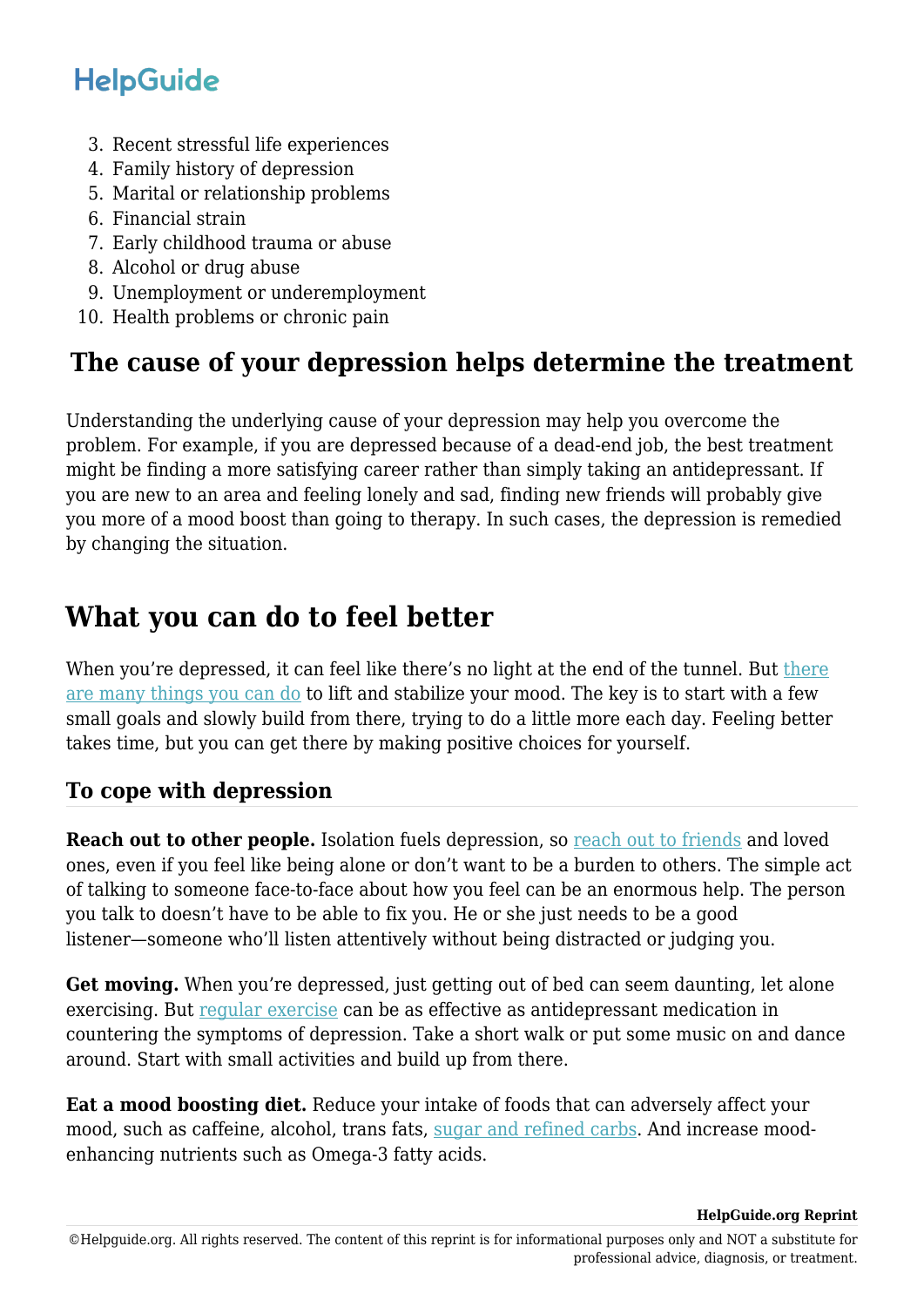Find ways to engage again with the world. Spend some time in nature, care for a pet, [volunteer,](https://www.helpguide.org/articles/healthy-living/volunteering-and-its-surprising-benefits.htm) pick up a hobby you used to enjoy (or take up a new one). You won't feel like it at first, but as you participate in the world again, you will start to feel better.

### **When to seek professional help**

If support from family and friends and positive lifestyle changes aren't enough, it may be time to seek help from a mental health professional. There are many effective treatments for depression, including:

**Therapy**. Effective treatment for depression often includes consulting a therapist who can provide you tools to treat depression from a variety of angles and motivate you to take the action necessary. Therapy can also offer you the skills and insight to prevent depression from coming back.

**Medication** may be imperative if you're feeling suicidal or violent. But while it can help relieve symptoms of depression in some people, it isn't a cure and is not usually a long-term solution. It also comes with side effects and other drawbacks so it's important to [learn all](https://www.helpguide.org/articles/depression/antidepressant-medication.htm) [the facts to make an informed decision.](https://www.helpguide.org/articles/depression/antidepressant-medication.htm)

## **Where to turn for help**

**In the U.S.**: Find [DBSA Chapters/Support Groups](http://www.dbsalliance.org/site/PageServer?pagename=peer_support_group_locator) or call the [NAMI Helpline](http://www.nami.org/Find-Support/NAMI-HelpLine) for support and referrals at 1-800-950-6264

**UK**: Find [Depression support groups](https://www.nhs.uk/conditions/stress-anxiety-depression/depression-help-groups/) in-person and online or call the [Mind Infoline](https://www.mind.org.uk/information-support/helplines/) at 0300 123 3393

**Australia**: Find [Support Groups](https://depressionet.org.au/support-groups/) and regional resources or call the [SANE Help Centre](https://www.sane.org/get-help) at 1800 18 7263

**India:** Call the [Helpline \(India\)](https://www.vandrevalafoundation.com/) at 1860 2662 345 or 1800 2333 330. (Vandrevala Foundation).

#### **Suicide prevention help**

**In the U.S.**: Call [National Suicide Prevention Lifeline](http://www.suicidepreventionlifeline.org/) at 1-800-273-8255

**UK and Ireland**: Call [Samaritans UK](http://www.samaritans.org/) at 116 123

**Australia**: Call [Lifeline Australia](https://www.lifeline.org.au/) at 13 11 14